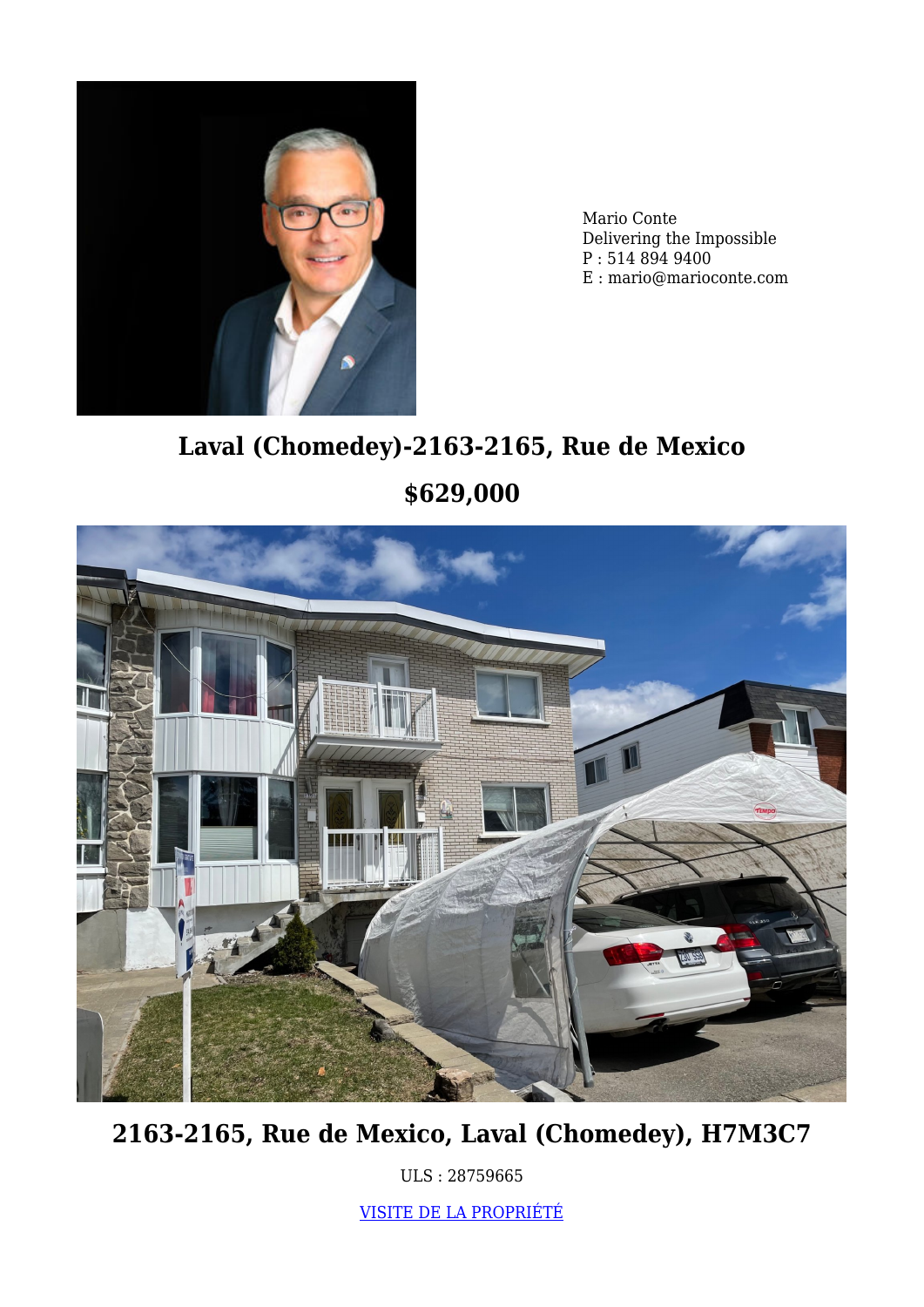Solid duplex located in sought out area of Laval \*\*\*wood floors in the two Apts \*\*\*The main floor Apt also offers a finished basement with a 2nd washroom and double garage \*\*\*within walking distance of most services NB:Please see servitudes and encroachments on certificate of location . NB : Please note the signing notary shall be a notary from the Notarial Study of : Pedneault Dupras Notaries Inc. , Located at 3100 Boul. Le Carrefour, Bur 320, Laval, Que.H7T2K7. Kindly forsee some work to be done. Please note, pictures On Line simply to get a general idea of property and may not reflect it actual state. Kindly note some work is needed.

# **INFORMATIONS DÉTAILS**

#### **PROPRIÉTÉ EN VEDETTE**

| Chambre en vedette       |  |
|--------------------------|--|
| Salle de bain en vedette |  |
| Garage en vedette        |  |

#### **Financiers**

| Municipale | \$3,985.00 |
|------------|------------|
| École      | \$961.00   |
| Total      | \$4,946.00 |

#### **ADDENDA**

3r vendor shall read : Mrs. Marie Antonica Chery please indicate in offer. Thank you

#### **Détails du bâtiment et intérieur de la propriété**

| Catégorie de propriété | Multi-family (2 to 5 units) |
|------------------------|-----------------------------|
| Taille                 |                             |
| Année de construction  | 1971                        |
| Number of Rooms        | 7                           |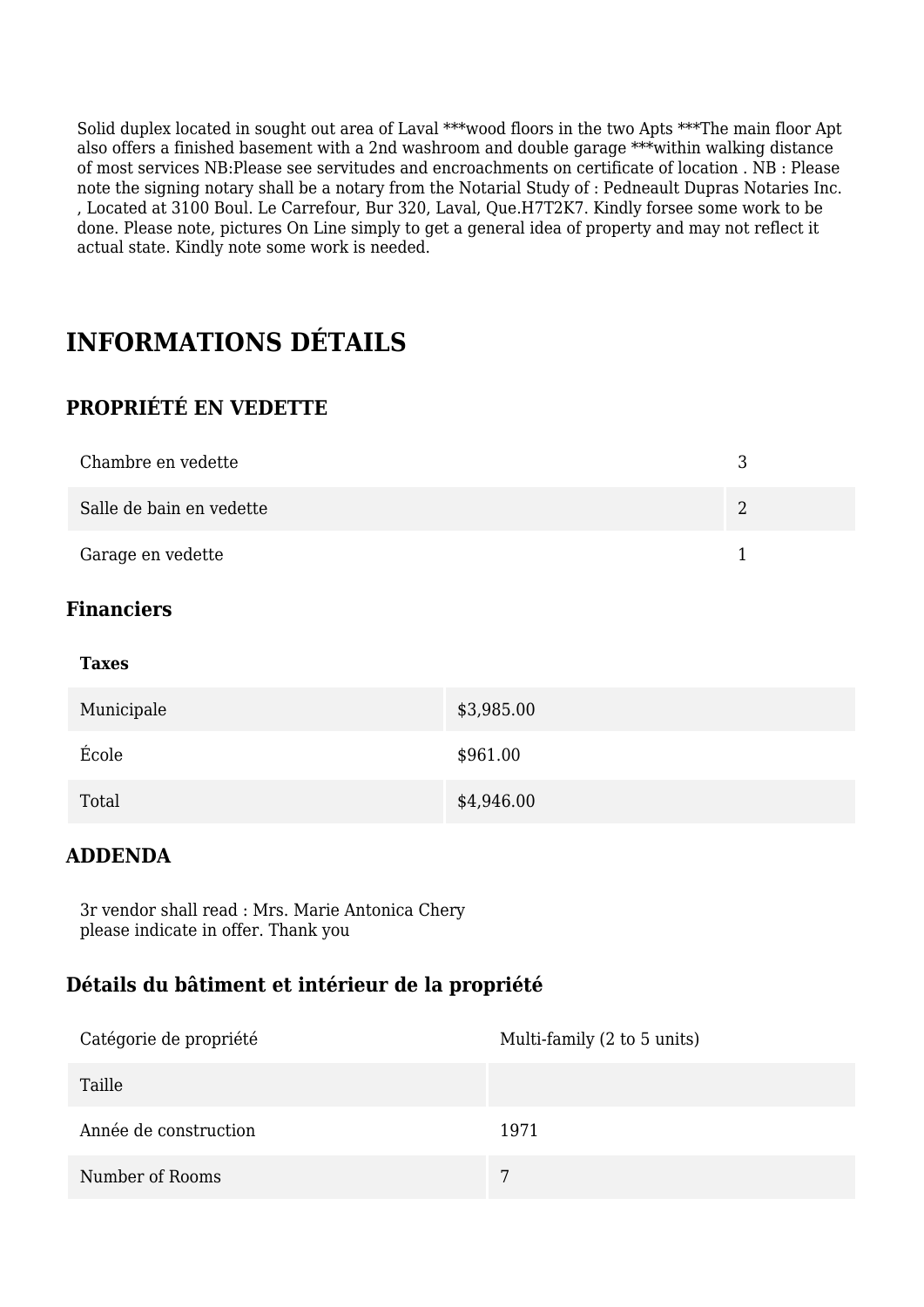| Nombre d'étages | 2                  |
|-----------------|--------------------|
| les fenêtres    | Aluminum           |
| Type de Windows | Sliding            |
| Revêtement      | <b>Brick</b>       |
| Toiture         | Asphalt and gravel |
| Garage          | Fitted             |

# **Caractéristiques du terrain et extérieur**

| Dimensions du terrain | 40 ft x 91 ft                                                                 |
|-----------------------|-------------------------------------------------------------------------------|
| Superficie du terrain | 3,671 SF                                                                      |
| Topographie           | Flat                                                                          |
| Stat. (total)         | Outdoor, 2, Garage, 2                                                         |
| Proximité             | Highway, Daycare centre, Park - green area, Elementary school,<br>High school |

### **DÉTAILS DES PIÈCES**

| Room           | <b>Level</b>           | <b>Dimensions</b> | <b>Flooring</b> | <b>Description</b> |
|----------------|------------------------|-------------------|-----------------|--------------------|
| Living room    | 1st level/Ground floor | $17.4x9.2$ ft     | Wood            |                    |
| Master bedroom | 1st level/Ground floor | 12.6x10.8 ft      | Wood            |                    |
| Bedroom        | 1st level/Ground floor | 12.11x9.3 ft      | Wood            |                    |
| Bedroom        | 1st level/Ground floor | $10.0x9.5$ ft     | Wood            |                    |
| Kitchen        | 1st level/Ground floor | $9.4x9.4$ ft      | Ceramic tiles   |                    |
| Dinette        | 1st level/Ground floor | $9.4x7.0$ ft      | Ceramic tiles   |                    |
| Family room    | <b>Basement</b>        | 12.6x25.0 ft      | Carpet          |                    |

# **Caractéristiques**

| Approvisionnement en eau | Municipality    |
|--------------------------|-----------------|
| Système d'égout          | Municipal sewer |